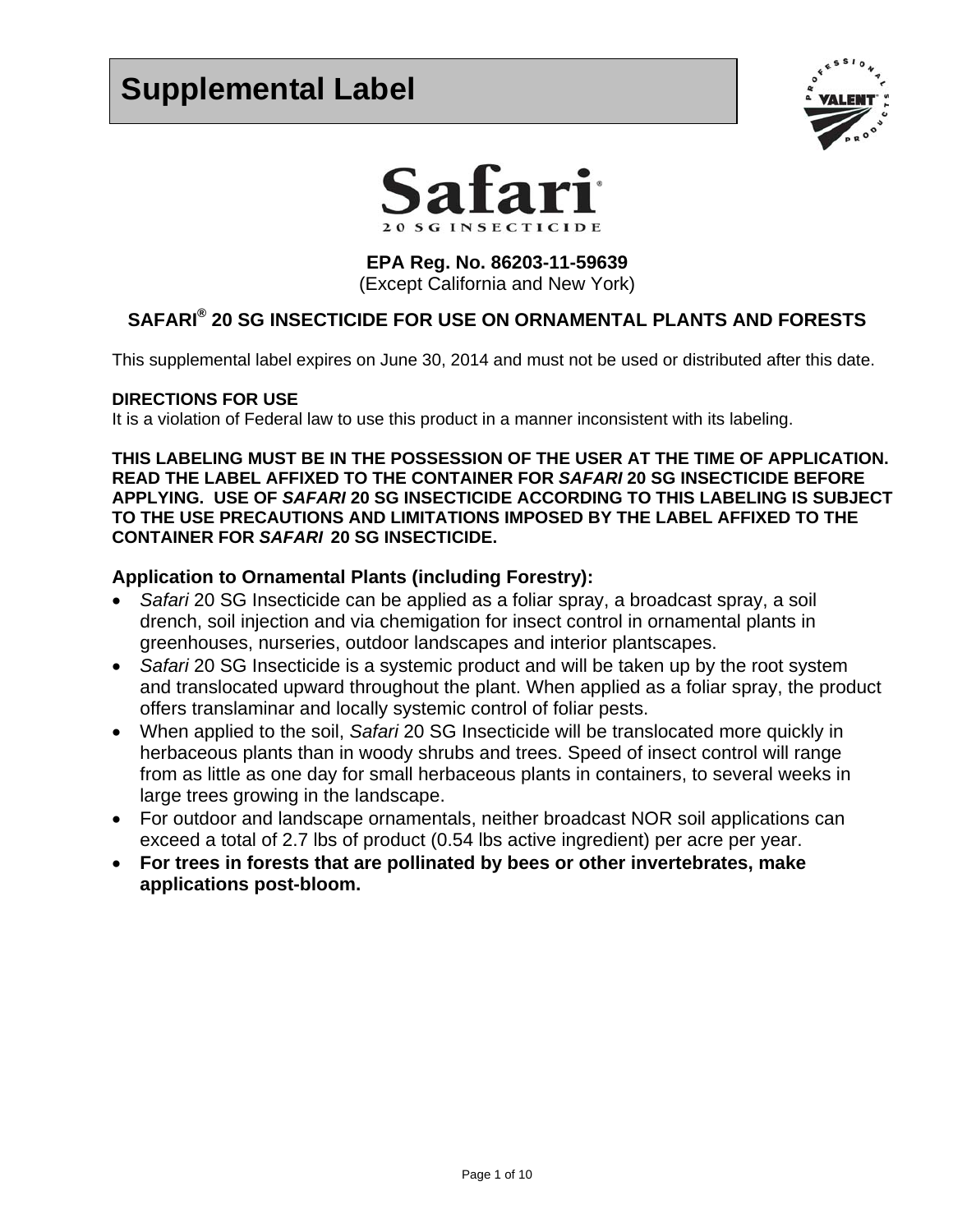## **Application to Vegetable Transplants:**

- *Safari* 20 SG Insecticide can be applied as a foliar spray or a broadcast spray for insect control in vegetable transplants.
- Do not apply more than 1.34 lbs (0.268 lbs ai) per acre of nursery per year.

### **Applications to ornamental plants, forestry, and vegetable transplants:**

*Safari* 20 SG Insecticide can be applied using many different types of application equipment. Apply in sufficient water to ensure good coverage of ornamental plants. Tank mixing with a surfactant will produce better coverage when making applications to plants with hard to wet foliage such as holly or pine. If concentrate or mist type spray equipment is used, apply the same amount of product on the sprayed area as would be used in a dilute solution. To assure optimum effectiveness, the product must be placed where the growing portion of the target plant can absorb the active ingredient. Applications can be made to foliage or as a soil drench.

## **RESTRICTIONS**

- With the exception of non-livestock animals, do not graze treated areas or use clippings from treated areas for feed or forage.
- Prevent runoff or puddling of irrigation water following application.
- Keep children and pets off treated areas until spray has dried.
- Do not apply to areas that are water logged or saturated, or frozen, which will not allow penetration into the root zone of the plant.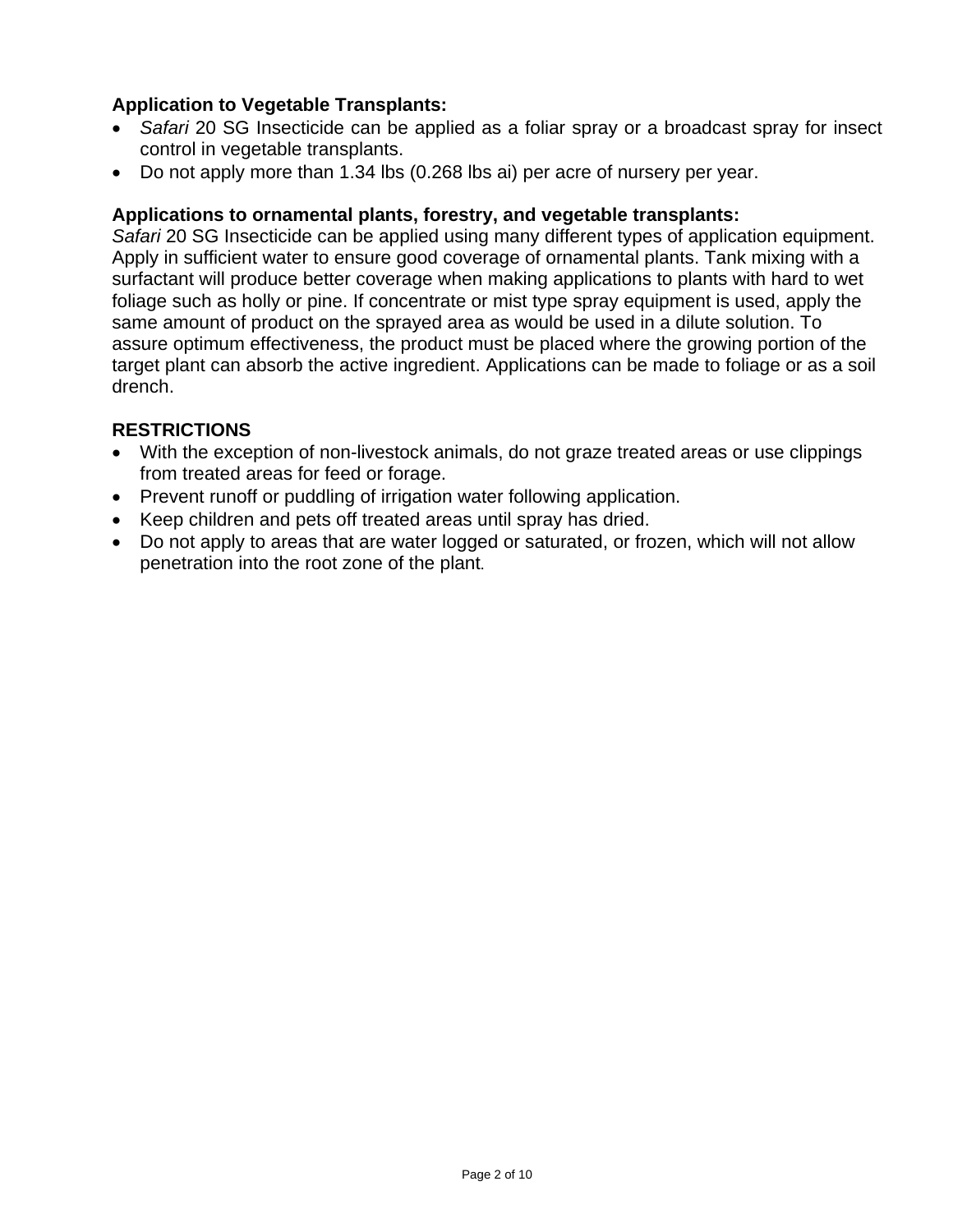## **ORNAMENTAL PLANTS AND FORESTS**

#### **FOLIAR OR BROADCAST SPRAY APPLICATION**

For foliar insect control on ornamental plants in nurseries, greenhouses, interior plantscapes, lath and shadehouses, outdoor landscapes (commercial, industrial, recreational and residential), tree plantations, reforestation nurseries and forests.

| Crop                            | <b>Pest</b>                         | <b>Product Rate</b>                              | <b>Remarks</b>          |
|---------------------------------|-------------------------------------|--------------------------------------------------|-------------------------|
| Ornamental plants including:    | Adelgids including:                 | <b>Foliar Spray</b>                              | Make first application  |
| Shrubs                          | <b>Hemlock Woolly</b>               |                                                  | just before pest        |
| <b>Bedding Plants</b>           | <b>Balsam Woolly</b>                | 1/4 to $1/2$ lb                                  | populations reach an    |
| <b>Flowering Plants</b>         | Aphids (suppression) including:     | per 100 gallons                                  | economic threshold. If  |
| <b>Foliage Plants</b>           | Crepe Myrtle,                       |                                                  | necessary, make a       |
| <b>Ground Covers</b>            | Green Peach                         | (4 to 8 oz per 100 gallons)                      | second application      |
| Evergreens                      | Melon                               |                                                  | after 14-21 days.       |
| <b>Ornamental Trees</b>         | Japanese beetles (adults)           | (0.05 to 0.1 lbs ai per                          |                         |
| Non-Bearing Fruit Trees         | Lacebugs including:                 | 100 gallons)                                     | Tank mixing with a      |
| Non-Bearing Nut Trees           | Azalea, Hawthorne                   |                                                  | surfactant may          |
| Non-Bearing Vines               | Leaf beetles                        | 8 - 16 oz per Acre                               | improve control of      |
|                                 | Viburnum                            |                                                  | pests such as whitefly, |
| <b>Christmas Trees</b>          | Leafhoppers, including              | $(0.1 \text{ to } 0.2 \text{ lbs } \text{ai/A})$ | mealybug and scale.     |
| Trees in Plantations including: | Glassy-Winged Sharpshooter Potato   |                                                  | Confirm plant safety of |
| Conifers                        | Leafminers including:               | 0.2 - 0.4 oz per 1,000 sq ft                     | tank mix in small area  |
| Deciduous trees                 | Serpentine                          |                                                  | before using on a       |
|                                 | Mealybugs including:                |                                                  | commercial scale.       |
| <b>Reforestation Nurseries</b>  | Citrus, Long-Tailed, Madeira,       | For treatment of                                 |                         |
|                                 | Obscure, Phormium, Pink Hibiscus    | small areas:                                     | 100 gals of spray mix   |
| Forests and Wooded Areas,       | Psyllids including:                 |                                                  | will treat 20,000 sq ft |
| National, Private and State     | Asian Citrus                        | $1/2 - 1.0$ tsp per gallon                       | of area when using a    |
|                                 | Root Weevils (adults) including:    |                                                  | high volume<br>typical  |
|                                 | <b>Black Vine, Diaprepes</b>        |                                                  | sprayer. If using a low |
|                                 | Sawflies (larvae)                   |                                                  | volume sprayer, adjust  |
|                                 | Scale (Armored and Soft) including: |                                                  | concentration to apply  |
|                                 | Cryptomeria, Cycad Aulacaspis,      |                                                  | the same amount of      |
|                                 | Elongate Hemlock, Euonymus,         |                                                  |                         |
|                                 | Florida Red, Florida Wax, Tea       |                                                  | product per unit area.  |
|                                 | Thrips including:                   |                                                  |                         |
|                                 | Chilli, Gynaikothrips uzeli,        |                                                  |                         |
|                                 | Western Flower (Suppression)        |                                                  |                         |
|                                 | Whiteflies including:               |                                                  |                         |
|                                 | Fig (Ficus), Giant, Greenhouse,     |                                                  |                         |
|                                 | Silverleaf /Sweetpotato             |                                                  |                         |
|                                 | (B and Q Biotypes)                  |                                                  |                         |

One (1) level teaspoon contains 2.4 grams and 1 cup (8 fl oz) contains 4.0 oz by weight of *Safari* 20 SG Insecticide. Make first application just before pest populations reach an economic threshold. If necessary, make a second application after 14-21 days.

#### **Restrictions:**

Not for use on house plants grown inside private residences.

Do not apply more than 2.7 lbs (0.54 lbs ai) per acre of nursery, landscape or forest per year.

For trees in forests that are pollinated by bees or other invertebrates, make applications post-bloom.

To delay the development of resistance: Do not apply *Safari* 20 SG Insecticide or other Group 4A insecticides to consecutive generations of the same insect species without switching to a different mode of action. Do not make more than two sprays of *Safari* 20 SG Insecticide or other Group 4A insecticides to a single crop. Refer to "Resistance Management" section of label for further guidelines.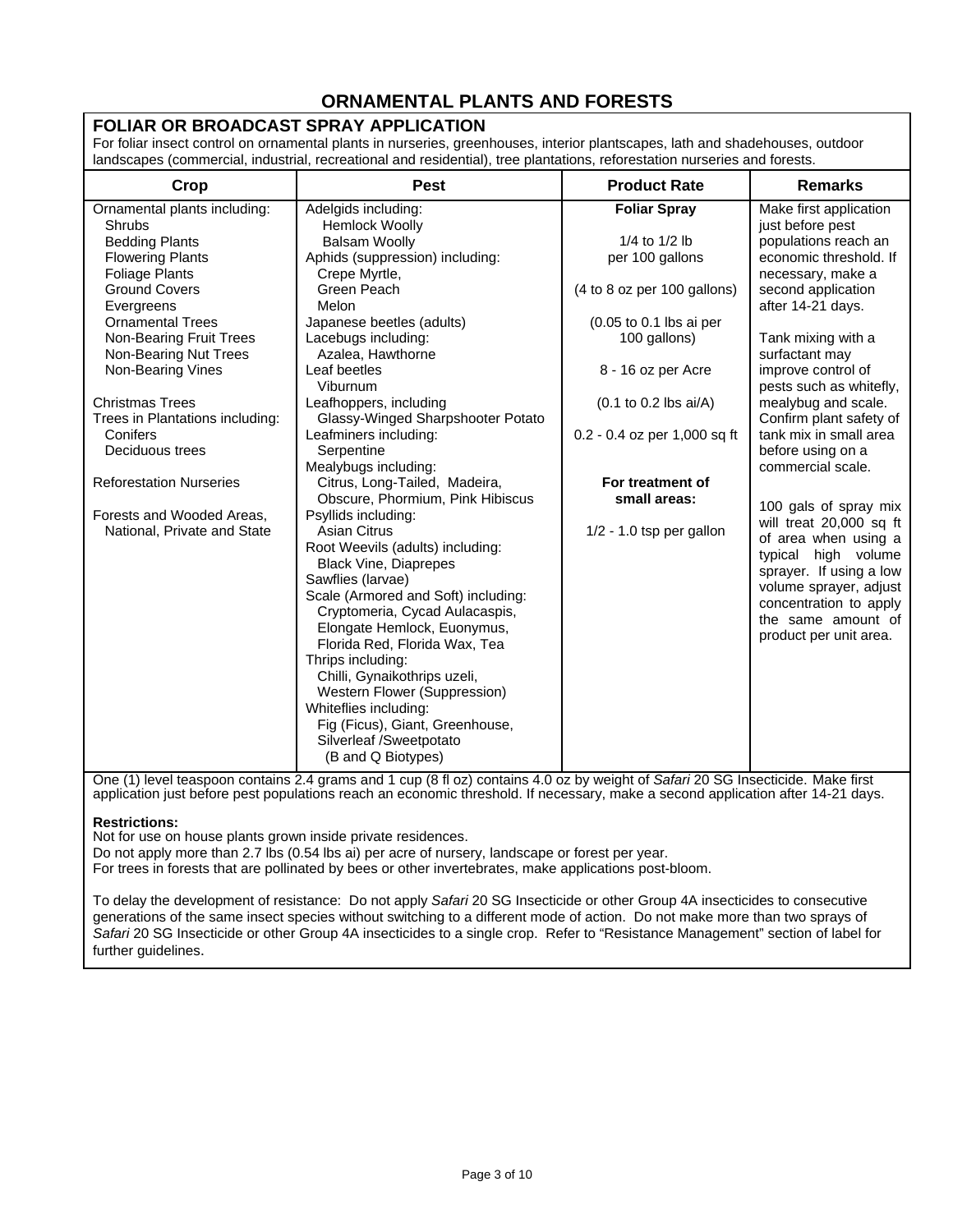## **ORNAMENTAL PLANTS AND FORESTS**

#### **APPLICATION TO SOIL**

For systemic insect control on containerized and field grown (in-ground) ornamental plants in nurseries, greenhouses, interior plantscapes, lath and shadehouses, outdoor landscapes (commercial, industrial, recreational and residential), tree plantations, reforestation nurseries and forests when applied via soil drench, soil injection, micro-irrigation (spaghetti tube or emitter), drip irrigation, overhead irrigation, ebb and flood irrigation equipment or motorized irrigation equipment.

| Crop                                                                                                              | <b>Pest</b>                                                                                                                                                                                                                                                                                                                             | <b>Product Rate</b><br>(By weight)                                                                                                                                                                      |                                                                                           | <b>Remarks</b>                                                                                                                           |
|-------------------------------------------------------------------------------------------------------------------|-----------------------------------------------------------------------------------------------------------------------------------------------------------------------------------------------------------------------------------------------------------------------------------------------------------------------------------------|---------------------------------------------------------------------------------------------------------------------------------------------------------------------------------------------------------|-------------------------------------------------------------------------------------------|------------------------------------------------------------------------------------------------------------------------------------------|
| Ornamental plants including:<br>Shrubs<br><b>Bedding Plants</b><br><b>Flowering Plants</b>                        | Adelgids including:<br>Hemlock Woolly<br><b>Balsam Woolly</b><br>Aphids including<br>Crepe Myrtle<br>Green Peach<br>Melon<br>Bagworms<br>Eastern Tent Caterpillar<br>Erythinia Gall Wasp<br><b>Flatheaded Borers</b><br>including:<br><b>Emerald Ash</b><br><b>Flatheaded Appletree</b><br>Fungus Gnats (larvae)<br>Gypsy Moth (larvae) | <b>Containerized Plants</b><br><b>Soil Media Drench</b><br>$3/4$ to 1-1/2 pounds<br>per 100 gallons<br>12 to 24 ounces<br>per 100 gallons<br>1.5-3.0 teaspoons<br>per gallon                            |                                                                                           | Only apply to moist soil<br>media. Do not apply to dry<br>or saturated media.                                                            |
| <b>Foliage Plants</b><br><b>Ground Covers</b><br>Evergreens<br><b>Ornamental Trees</b><br>Non-Bearing Fruit Trees |                                                                                                                                                                                                                                                                                                                                         |                                                                                                                                                                                                         |                                                                                           | Do not apply media drench<br>until roots from<br>transplanted plugs or liners<br>have extended at least half<br>way to the edge of pots. |
| Non-Bearing Nut Trees<br>Non-Bearing Vines<br><b>Christmas Trees</b>                                              |                                                                                                                                                                                                                                                                                                                                         |                                                                                                                                                                                                         |                                                                                           | Do not leach treated soil<br>media for at least 7 days<br>after application or<br>performance may be                                     |
| <b>Trees in Plantations</b><br>including:<br>Conifers                                                             |                                                                                                                                                                                                                                                                                                                                         | <b>Media Drench Volume</b><br>for Individual Pots                                                                                                                                                       |                                                                                           | reduced.<br>Heavy rainfall or excessive<br>irrigation following                                                                          |
| Deciduous trees<br><b>Reforestation Nurseries</b>                                                                 | Japanese Beetle<br>(Adults)<br>Lacebugs including:<br>Azalea                                                                                                                                                                                                                                                                            | Pot<br>diameter<br>(inches)                                                                                                                                                                             | FI oz of<br>dilute<br>solution per                                                        | application may decrease<br>performance.<br>Higher rates will be needed                                                                  |
| Forests and Wooded Areas,<br>National. Private and State                                                          | Hawthorne<br>Leaf Beetles including<br>Elm                                                                                                                                                                                                                                                                                              | 4                                                                                                                                                                                                       | pot<br>$\overline{2}$                                                                     | to control insects on woody<br>plants than on herbaceous<br>plants.                                                                      |
|                                                                                                                   | Viburnum                                                                                                                                                                                                                                                                                                                                | 5                                                                                                                                                                                                       | 3                                                                                         |                                                                                                                                          |
|                                                                                                                   | Leafhoppers including<br>Glassy-Winged                                                                                                                                                                                                                                                                                                  | 6                                                                                                                                                                                                       | 4                                                                                         |                                                                                                                                          |
|                                                                                                                   | Sharpshooter<br>Potato                                                                                                                                                                                                                                                                                                                  | $\overline{7}$                                                                                                                                                                                          | 5                                                                                         |                                                                                                                                          |
|                                                                                                                   | (continued)                                                                                                                                                                                                                                                                                                                             | 8                                                                                                                                                                                                       | 6                                                                                         |                                                                                                                                          |
|                                                                                                                   |                                                                                                                                                                                                                                                                                                                                         | For larger pot volumes,<br>apply $3 - 4$ fl oz of dilute<br>solution (0.11 to $0.22$ g<br>per gallon of potting<br>media. Use a drench<br>wet soil media without<br>resulting in overflow or<br>in pot. | product per 4 fl oz, water)<br>volume that is sufficient to<br>runoff through drain holes |                                                                                                                                          |
|                                                                                                                   |                                                                                                                                                                                                                                                                                                                                         |                                                                                                                                                                                                         | <b>Containerized Plants</b>                                                               |                                                                                                                                          |
|                                                                                                                   |                                                                                                                                                                                                                                                                                                                                         | <b>Media Drench Volume</b><br>for Plants in Raised<br>Beds, Benches,<br><b>Bedding Flats, Plug and</b><br><b>Liner Trays:</b>                                                                           |                                                                                           |                                                                                                                                          |
|                                                                                                                   |                                                                                                                                                                                                                                                                                                                                         | Apply sufficient dilute<br>bottom of bed or liner.                                                                                                                                                      | solution to wet soil media<br>without loss of liquid from                                 |                                                                                                                                          |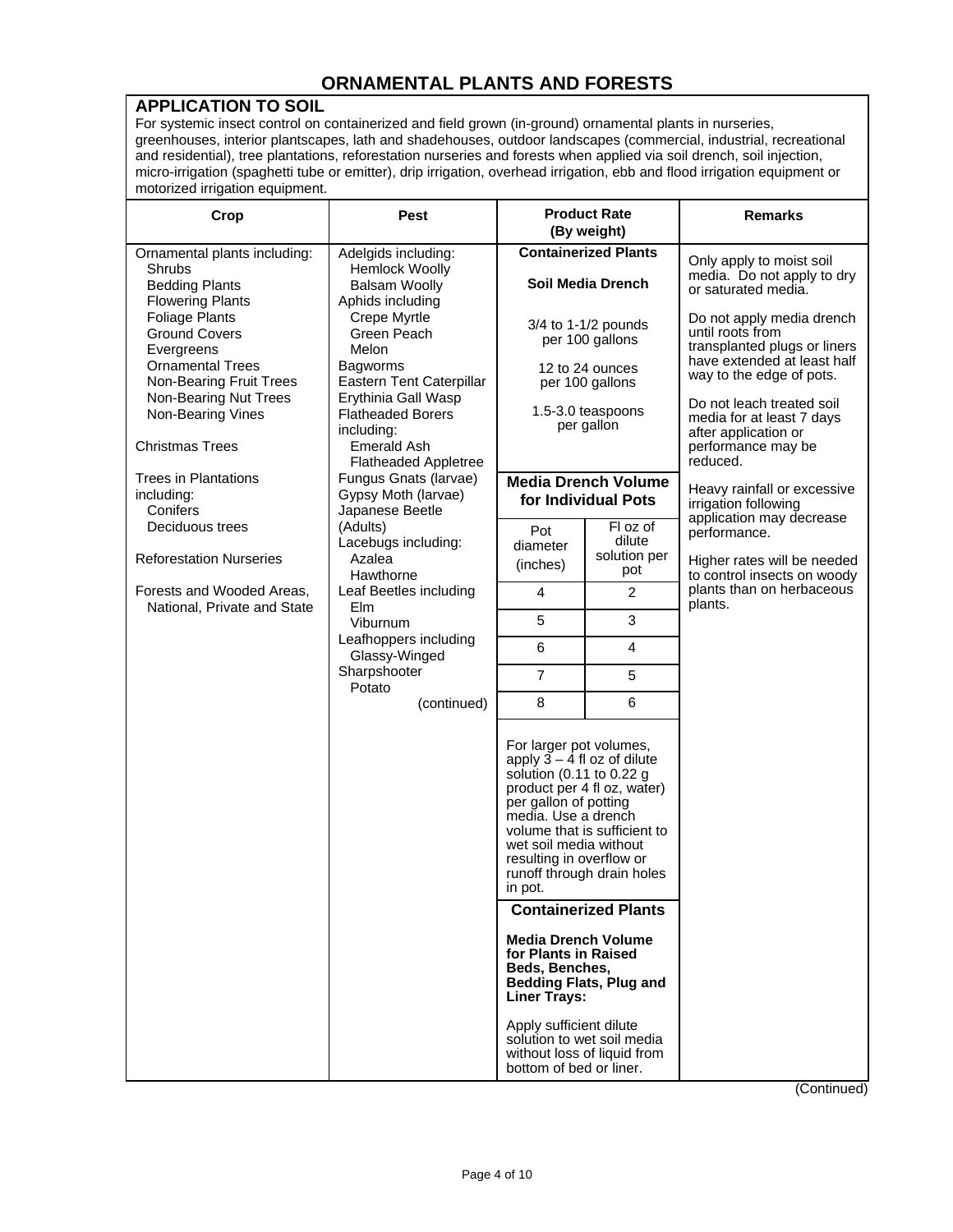#### **APPLICATION TO SOIL**

For systemic insect control on containerized and field grown (in-ground) ornamental plants in nurseries, greenhouses, interior plantscapes, lath and shadehouses, outdoor landscapes (commercial, industrial, recreational and residential), tree plantations, reforestation nurseries and forests when applied via soil drench, soil injection, micro-irrigation (spaghetti tube or emitter), drip irrigation, overhead irrigation, ebb and flood irrigation equipment or motorized irrigation equipment.

| Crop                                                                                                         | Pest                                                                                                                                                                                                                                                                                                                                                                                                                                                                                                                   | <b>Product Rate</b><br>(By weight)                                                 |                                                                                                             | <b>Remarks</b>                                                                                                                                                                                                           |
|--------------------------------------------------------------------------------------------------------------|------------------------------------------------------------------------------------------------------------------------------------------------------------------------------------------------------------------------------------------------------------------------------------------------------------------------------------------------------------------------------------------------------------------------------------------------------------------------------------------------------------------------|------------------------------------------------------------------------------------|-------------------------------------------------------------------------------------------------------------|--------------------------------------------------------------------------------------------------------------------------------------------------------------------------------------------------------------------------|
| Ornamental plants including:<br>Shrubs<br><b>Bedding Plants</b><br><b>Flowering Plants</b><br>Foliage Plants | Leafminers including:<br><b>Birch</b><br>Boxwood<br>Chrysanthemum<br>Holly                                                                                                                                                                                                                                                                                                                                                                                                                                             | <b>Containerized</b><br><b>Plants</b><br><b>Ebb and Flood</b><br><b>Irrigation</b> |                                                                                                             | Bring several pots to field<br>capacity, let soil dry and<br>then measure amount of<br>water required to bring<br>pots back to field                                                                                     |
| <b>Ground Covers</b><br>Evergreens<br><b>Ornamental Trees</b><br>Non-Bearing Fruit Trees                     | Serpentine<br>Mealybugs<br>Citrus<br>Longtailed                                                                                                                                                                                                                                                                                                                                                                                                                                                                        | Pot<br>diameter<br>(inches)                                                        | <b>Ounces</b><br>per 1,000<br>pots                                                                          | capacity. Multiply the<br>average volume of water<br>required to rehydrate one<br>pot by the number of pots                                                                                                              |
| Non-Bearing Nut Trees<br>Non-Bearing Vines                                                                   | Madeira<br>Obscure<br><b>Phormium</b>                                                                                                                                                                                                                                                                                                                                                                                                                                                                                  | 4                                                                                  | $1.9 - 3.7$                                                                                                 | to be treated. Add this<br>volume of water to the<br>minimum amount of water                                                                                                                                             |
| <b>Christmas Trees</b><br>Trees in Plantations including:                                                    | <b>Pink Hibiscus</b><br>Root<br>Mimosa Webworm                                                                                                                                                                                                                                                                                                                                                                                                                                                                         | 5                                                                                  | $2.8 - 5.6$                                                                                                 | needed to flood the area<br>to be treated. Re-use any<br>returned volume in                                                                                                                                              |
| Conifers<br>Deciduous trees<br><b>Reforestation Nurseries</b>                                                | (larvae)<br>Peachtree Borer<br>Pine tip moth (larvae)<br>Plantbugs<br>Psyllids including:<br><b>Asian Citrus</b><br>Boxwood<br>Root Weevils (larvae<br>and adults) including<br><b>Black Vine</b><br><b>Diaprepes</b><br>Roundheaded Borers<br>(excluding Asian<br>Longhorned)<br>Royal Palm Bug<br>Sawfly larvae<br><b>Scales</b><br>(Armored and Soft)<br>Including:<br>Azalea Bark<br><b>Brown Soft</b><br>Calico<br>California Red<br><b>Cottony Cushion</b><br><b>Cottony Maple</b><br>Cryptomeria<br>(continued) | 6                                                                                  | $3.7 - 7.5$                                                                                                 | subsequent irrigation of<br>same plants.<br>For pot diameter greater<br>than 8", use 3.7-7.5<br>ounces of Safari 20 SG<br>Insecticide per 1,000                                                                          |
| Forests and Wooded Areas,<br>National, Private and State                                                     |                                                                                                                                                                                                                                                                                                                                                                                                                                                                                                                        | $\overline{7}$                                                                     | $4.7 - 9.3$                                                                                                 |                                                                                                                                                                                                                          |
|                                                                                                              |                                                                                                                                                                                                                                                                                                                                                                                                                                                                                                                        | 8                                                                                  | $5.6 - 11.2$                                                                                                | gallons of potting soil<br>media.                                                                                                                                                                                        |
|                                                                                                              |                                                                                                                                                                                                                                                                                                                                                                                                                                                                                                                        |                                                                                    | <b>Chemigation of</b><br>individual containers<br>using a<br>micro-irrigation<br>system<br>(spaghetti tube) | Use typical injection ratio<br>for injectors (e.g. 1:100,<br>which equals1 part<br>injector tank solution: 100<br>parts irrigation water). Do<br>not mix more than 24 oz<br>of Safari 20 SG<br>Insecticide per gallon of |
|                                                                                                              |                                                                                                                                                                                                                                                                                                                                                                                                                                                                                                                        | Injection<br>ratio                                                                 | <b>Ounces</b><br>per gallon<br>of injector<br>tank water                                                    | injector tank water, or<br>some product may settle<br>out of solution. Calibrate<br>irrigation system to deliver<br>3-4 fl oz of dilute solution<br>per gallon of potting<br>media.                                      |
|                                                                                                              |                                                                                                                                                                                                                                                                                                                                                                                                                                                                                                                        | 1:100                                                                              | $12 - 24$                                                                                                   |                                                                                                                                                                                                                          |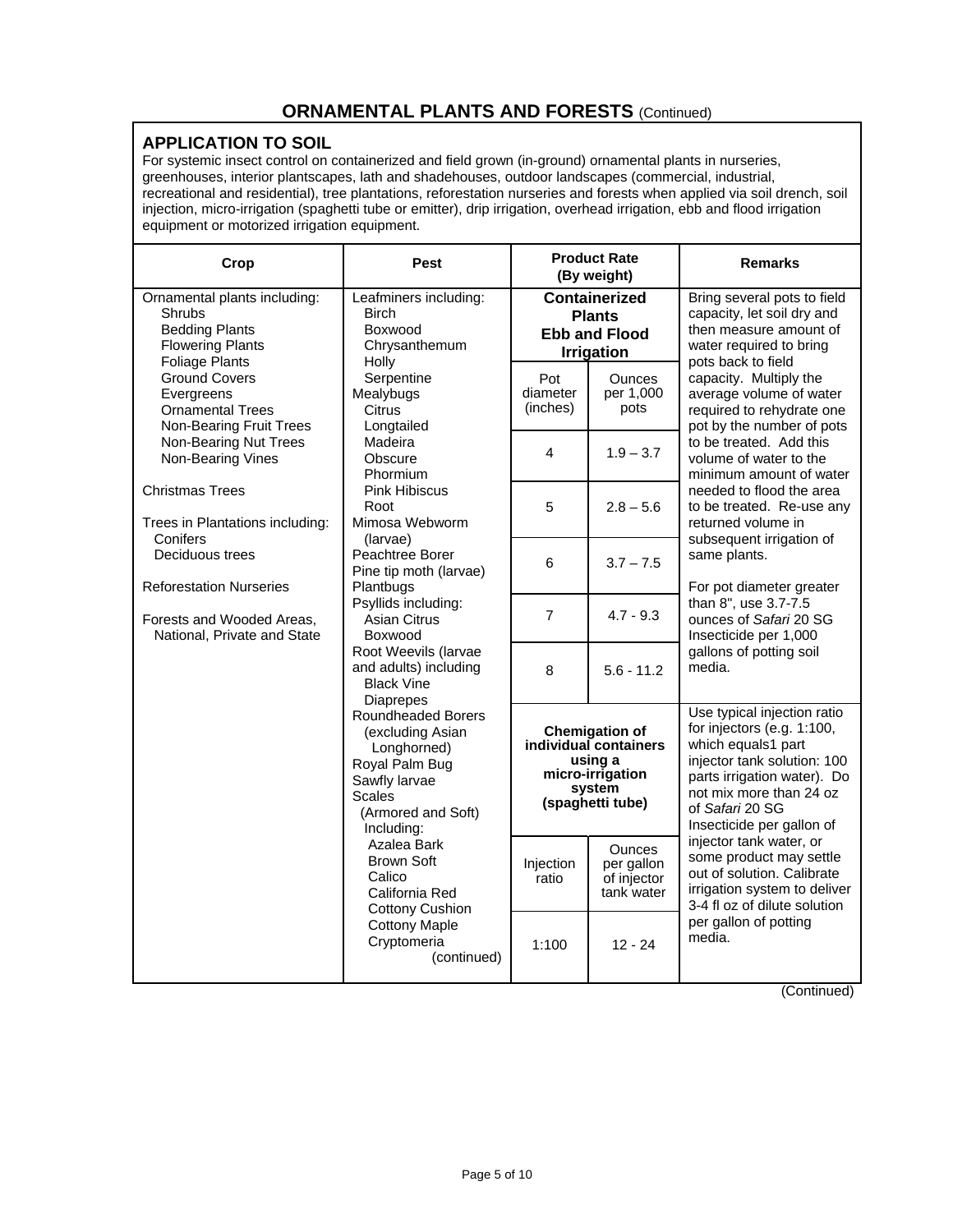#### **APPLICATION TO SOIL**

For systemic insect control on containerized and field grown (in-ground) ornamental plants in nurseries, greenhouses, interior plantscapes, lath and shadehouses, outdoor landscapes (commercial, industrial, recreational and residential), tree plantations, reforestation nurseries and forests when applied via soil drench, soil injection, micro-irrigation (spaghetti tube or emitter), drip irrigation, overhead irrigation, ebb and flood irrigation equipment or motorized irrigation equipment.

| Crop                                                                                                                                                                                                                                                                                                                                                                                                                                                    | <b>Pest</b>                                                                                                                                                                                                                                                                                                                                                                                                                                                                                                                                                                                                                                                                                                                                                       | <b>Product Rate</b><br>(By weight)                                                                                                                                                | <b>Remarks</b>                                                                                                                                                                                                                                                                                                                                                                                                                                                                                                                                                                                                                                                                                                                                                                                                                                                                                                                                                                                                                                                                                                                                                                                                                                                                                                                                                                                                                                                                                                                                                                                                                                                                                                                                                                            |
|---------------------------------------------------------------------------------------------------------------------------------------------------------------------------------------------------------------------------------------------------------------------------------------------------------------------------------------------------------------------------------------------------------------------------------------------------------|-------------------------------------------------------------------------------------------------------------------------------------------------------------------------------------------------------------------------------------------------------------------------------------------------------------------------------------------------------------------------------------------------------------------------------------------------------------------------------------------------------------------------------------------------------------------------------------------------------------------------------------------------------------------------------------------------------------------------------------------------------------------|-----------------------------------------------------------------------------------------------------------------------------------------------------------------------------------|-------------------------------------------------------------------------------------------------------------------------------------------------------------------------------------------------------------------------------------------------------------------------------------------------------------------------------------------------------------------------------------------------------------------------------------------------------------------------------------------------------------------------------------------------------------------------------------------------------------------------------------------------------------------------------------------------------------------------------------------------------------------------------------------------------------------------------------------------------------------------------------------------------------------------------------------------------------------------------------------------------------------------------------------------------------------------------------------------------------------------------------------------------------------------------------------------------------------------------------------------------------------------------------------------------------------------------------------------------------------------------------------------------------------------------------------------------------------------------------------------------------------------------------------------------------------------------------------------------------------------------------------------------------------------------------------------------------------------------------------------------------------------------------------|
| Ornamental plants including:<br>Shrubs<br><b>Bedding Plants</b><br><b>Flowering Plants</b><br><b>Foliage Plants</b><br><b>Ground Covers</b><br>Evergreens<br><b>Ornamental Trees</b><br>Non-Bearing Fruit Trees<br>Non-Bearing Nut Trees<br>Non-Bearing Vines<br><b>Christmas Trees</b><br>Trees in Plantations including:<br>Conifers<br>Deciduous trees<br><b>Reforestation Nurseries</b><br>Forests and Wooded Areas,<br>National, Private and State | Scales (Armored and<br>Soft) continued<br>Cycad Aulacaspis<br>Duplachionaspis<br>Elongate Hemlock<br>Euonymus<br>False Florida Red<br>False Oleander<br>Fig (Ficus) Wax<br>Fletcher<br><b>Florida Red</b><br>Florida Wax<br>Indian Wax<br>Lecanium<br>Lobate Lac<br>Melanaspis deklei<br>Obscure<br>Oystershell<br>Poplar (Aspen)<br>Pine Needle<br>Tea<br>Tuliptree<br>Spittlebugs<br>Tent Caterpillar (larvae)<br>Thrips including:<br>Chilli (Suppression)<br><b>Citrus</b><br>Cuban Laurel<br>Gladiolus<br>Gynaikothrips uzeli<br>(Suppression)<br><b>Western Flower</b><br>(Suppression)<br>Whiteflies including:<br><b>Ficus</b><br>Giant<br>Greenhouse<br>Silverleaf/Sweetpotato<br>(B and Q biotypes)<br>White Grubs including:<br><b>Oriental Beetle</b> | <b>Field Grown</b><br>(In-Ground)<br><b>Shrubs</b><br>$3 - 6$ grams<br>$(1.25 - 2.5)$<br>level teaspoons)<br>per foot of height<br>$1.0 - 2.1$ ounces<br>per<br>10 feet of height | When applied to the soil, Safari 20<br>SG Insecticide is taken up by<br>actively growing trees and shrubs.<br>Speed of control will be dependent<br>on plant size, plant health,<br>environmental conditions and how<br>actively pests are feeding. In<br>actively growing plants, control may<br>be evident within 1-3 weeks after<br>application depending on plant size.<br>Time applications to coincide with<br>when most vulnerable pest life<br>stage is present on plants. Control<br>may be less effective when applied<br>to dry, saturated, or frozen soil, or<br>at times when plants are not<br>actively taking up water from soil.<br>If possible, irrigate dry soils 1-3<br>days before application, or apply<br>irrigation within 3 days after<br>application.<br>Heavy rainfall or inadequate<br>irrigation immediately following<br>application may decrease<br>performance.<br>Use higher labeled rates for<br>broadleaf evergreens with dense<br>foliage (ex. hollies), and with very<br>large trees.<br>Soil Drench: Mix required dose in<br>water and uniformly apply to soil<br>around base of shrub or tree. Pull<br>back mulch before drenching. Apply<br>1-4 pints of drench solution per foot<br>of height (shrubs) or inch of trunk<br>diameter (trees). Adjust drench<br>volume based on soil type, soil<br>moisture and thickness of mulch so<br>that product is moved into root<br>zone. To enhance soil penetration<br>in heavy soils and sloping terrain,<br>dig shallow holes around tree or<br>shrub, and apply drench solution in<br>holes. Lower drench volumes may<br>be less effective in dry soils or when<br>applied over heavy mulch unless<br>there is adequate rainfall or<br>irrigation after application to move<br>product into root zone. |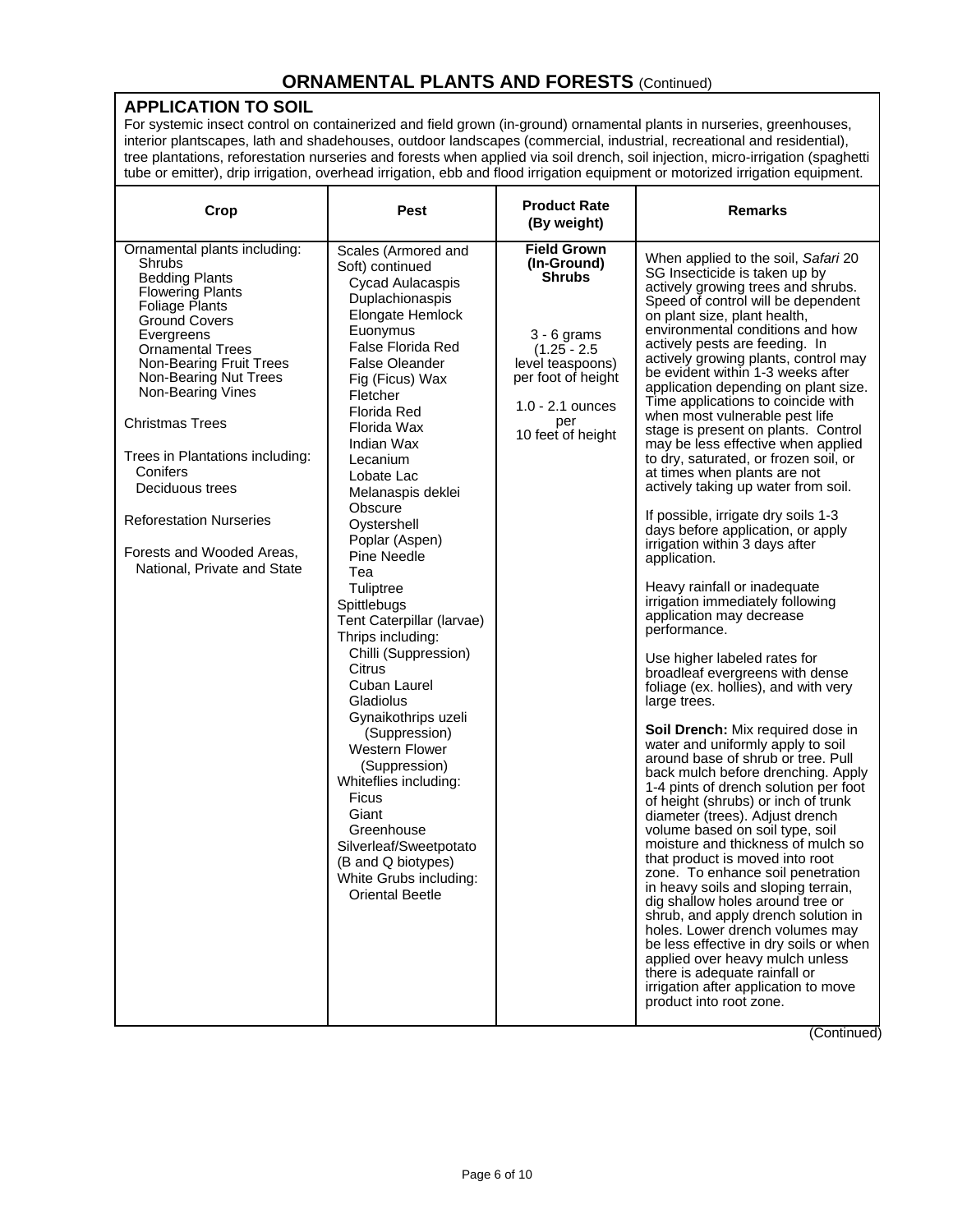#### **APPLICATION TO SOIL**

For systemic insect control on containerized and field grown (in-ground) ornamental plants in nurseries, greenhouses, interior plantscapes, lath and shadehouses, outdoor landscapes (commercial, industrial, recreational and residential), tree plantations, reforestation nurseries and forests when applied via soil drench, soil injection, micro-irrigation (spaghetti tube or emitter), drip irrigation, overhead irrigation, ebb and flood irrigation equipment or motorized irrigation equipment.

| Crop                                                                                                                                                                                                                                                                                                                                                                                                                                                    | Pest                  | <b>Product Rate</b><br>(By weight)                                                                                                                                                                                                                                                                                                                                                                                                                                                                                                                                                                                                                                                                                                                                                                            | <b>Remarks</b>                                                                                                                                                                                                                                                                                                                                                                                                                                                                                                                                                                                                                                                                                                                                                                                                                                                                                            |
|---------------------------------------------------------------------------------------------------------------------------------------------------------------------------------------------------------------------------------------------------------------------------------------------------------------------------------------------------------------------------------------------------------------------------------------------------------|-----------------------|---------------------------------------------------------------------------------------------------------------------------------------------------------------------------------------------------------------------------------------------------------------------------------------------------------------------------------------------------------------------------------------------------------------------------------------------------------------------------------------------------------------------------------------------------------------------------------------------------------------------------------------------------------------------------------------------------------------------------------------------------------------------------------------------------------------|-----------------------------------------------------------------------------------------------------------------------------------------------------------------------------------------------------------------------------------------------------------------------------------------------------------------------------------------------------------------------------------------------------------------------------------------------------------------------------------------------------------------------------------------------------------------------------------------------------------------------------------------------------------------------------------------------------------------------------------------------------------------------------------------------------------------------------------------------------------------------------------------------------------|
| Ornamental plants including:<br>Shrubs<br><b>Bedding Plants</b><br><b>Flowering Plants</b><br><b>Foliage Plants</b><br><b>Ground Covers</b><br>Evergreens<br><b>Ornamental Trees</b><br>Non-Bearing Fruit Trees<br>Non-Bearing Nut Trees<br>Non-Bearing Vines<br><b>Christmas Trees</b><br>Trees in Plantations including:<br>Conifers<br>Deciduous trees<br><b>Reforestation Nurseries</b><br>Forests and Wooded Areas,<br>National, Private and State | (Refer to list above) | <b>Field Grown (In-Ground)</b><br><b>Trees</b><br>(Less than 24" diameter at<br>breast height)<br>$3 - 12$ grams<br>(1.25 - 5.0 level teaspoons)<br>per inch of trunk diameter at<br>breast height (DBH)<br>1.05 - 4.2 ounces per<br>10 inches of trunk diameter<br>at breast height (DBH)<br>For multi-stem trees, base<br>rate on cumulative inches of<br>diameter of all stems at<br>breast height.<br><b>Field Grown (In-Ground)</b><br><b>Trees</b><br>(24" diameter or greater at<br>breast height)<br>6 - 12 grams<br>(2.5 - 5.0 level teaspoons)<br>per inch of trunk diameter at<br>breast height (DBH)<br>2.1 - 4.2 ounces per 10<br>inches of trunk diameter at<br>breast height (DBH)<br>For multi-stem trees, base<br>rate on cumulative inches of<br>diameter of all stems at<br>breast height. | Soil Injection: Mix<br>required dose in water<br>and make at least four<br>injections per shrub or<br>tree with a low-pressure<br>applicator. Use same<br>amount of solution per<br>hole. Injections can be<br>made using the following<br>methods:<br>Grid System-Space<br>injections on a 2.5 ft<br>center extending to drip<br>line.<br>Circle System-Make<br>injections in concentric<br>circles extending inward<br>from drip line.<br>Basal System-. Space<br>injections evenly around<br>trunk no more than 24"<br>out from the base.<br>Safari 20 SG Insecticide<br>may be soil injected with<br>low volume (e.g. Kioritz<br>injector) or high volume<br>injection equipment.<br>Inject $1 - 32$ fl oz of<br>dilute solution per foot of<br>height or inch of trunk<br>diameter depending on<br>application equipment.<br>Make shallow injections<br>where feeder roots are<br>most concentrated. |
|                                                                                                                                                                                                                                                                                                                                                                                                                                                         |                       | <b>Hedges</b><br>$0.25 - 1.0$ oz per foot of<br>hedge height per 100 linear<br>feet of hedge row                                                                                                                                                                                                                                                                                                                                                                                                                                                                                                                                                                                                                                                                                                              | Apply in enough water to<br>wet the lower 12" of<br>trunk and surrounding<br>soil surface. Apply in a<br>one foot wide band over<br>base of trunk and soil<br>down center of<br>hedgerow. To improve<br>performance, rake back<br>mulch before application.                                                                                                                                                                                                                                                                                                                                                                                                                                                                                                                                                                                                                                               |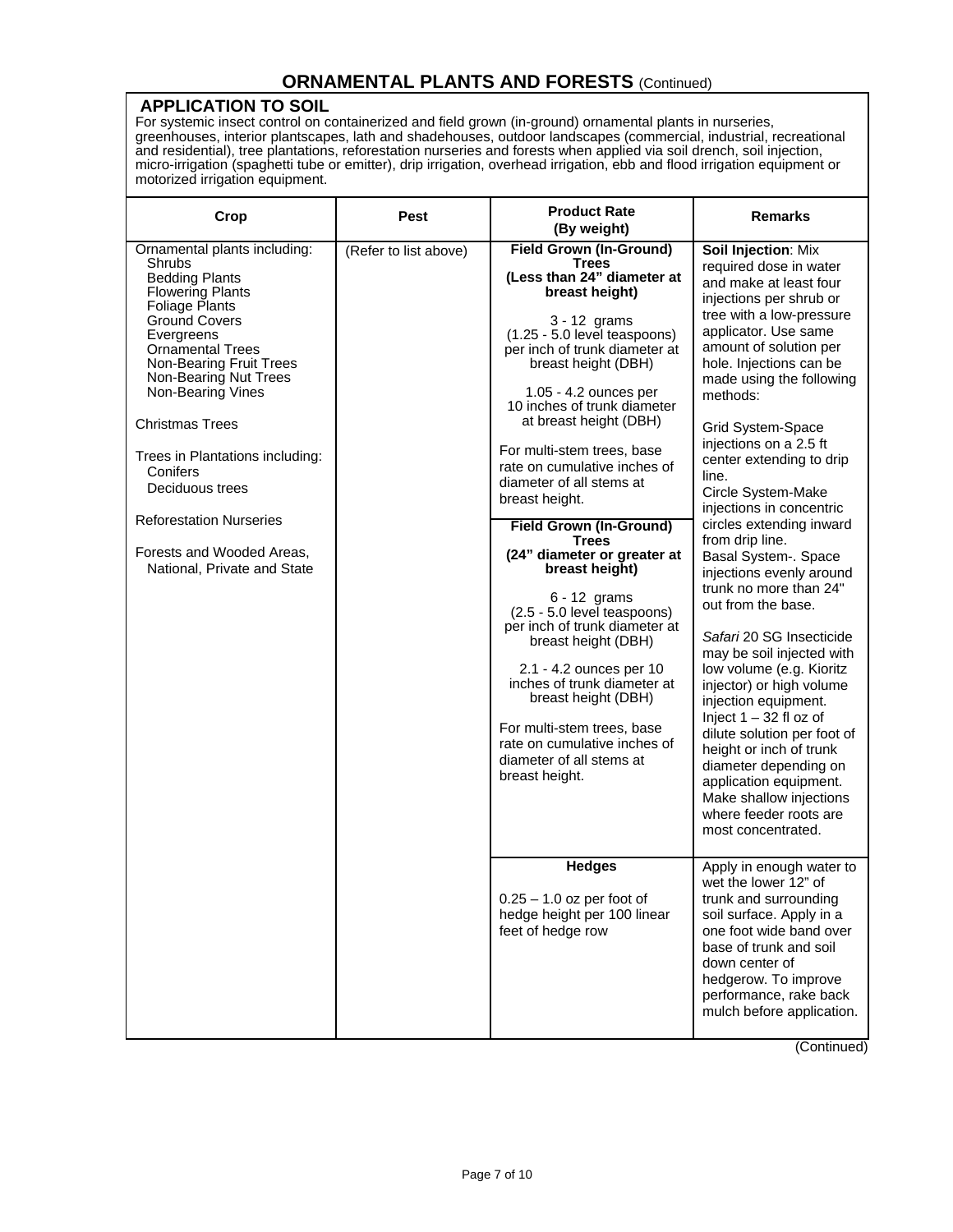#### **APPLICATION TO SOIL**

For systemic insect control on containerized and field grown (in-ground) ornamental plants in nurseries, greenhouses, interior plantscapes, lath and shadehouses, outdoor landscapes (commercial, industrial, recreational and residential), tree plantations, reforestation nurseries and forests when applied via soil drench, soil injection, micro-irrigation (spaghetti tube or emitter), drip irrigation, overhead irrigation, ebb and flood irrigation equipment or motorized irrigation equipment.

| Crop                                                                                                                                                                   | Pest                  | <b>Product Rate</b><br>(By weight)                           |                                                                                                   | <b>Remarks</b>                                                                                                                                                                                                                                                                                                                           |
|------------------------------------------------------------------------------------------------------------------------------------------------------------------------|-----------------------|--------------------------------------------------------------|---------------------------------------------------------------------------------------------------|------------------------------------------------------------------------------------------------------------------------------------------------------------------------------------------------------------------------------------------------------------------------------------------------------------------------------------------|
| Ornamental plants including:<br>Shrubs<br><b>Bedding Plants</b><br><b>Flowering Plants</b><br>Foliage Plants                                                           | (Refer to list above) |                                                              | Field grown nursery<br>stock<br>Banded spray application<br>to soil surface<br>(2.7 lbs per acre) | Apply as a uniform band in<br>row over root zone and lower<br>6-12" of trunk. Apply from<br>peak adult flight to peak egg<br>hatch.                                                                                                                                                                                                      |
| <b>Ground Covers</b><br>Evergreens<br><b>Ornamental Trees</b><br>Non-Bearing Fruit Trees<br>Non-Bearing Nut Trees                                                      |                       | Row<br>spacing<br>in feet                                    | Ounces per<br>1,000 linear<br>feet of row                                                         | Apply in at least two gallons of<br>water per 1,000 linear feet.<br>Irrigate after application to                                                                                                                                                                                                                                        |
| Non-Bearing Vines                                                                                                                                                      |                       | 3                                                            | 3                                                                                                 | move product into soil profile.<br>Control any weeds in treated<br>area prior to application, or<br>performance may be reduced.<br>Adjust rates accordingly for<br>other row spacing. Irrigate<br>after application to move<br>Safari 20 SG Insecticide to the<br>root zone.                                                             |
| <b>Christmas Trees</b>                                                                                                                                                 |                       | 4                                                            | 4                                                                                                 |                                                                                                                                                                                                                                                                                                                                          |
| <b>Trees in Plantations</b><br>including:<br>Conifers<br>Deciduous trees<br><b>Reforestation Nurseries</b><br>Forests and Wooded Areas,<br>National, Private and State |                       | 5                                                            | 5                                                                                                 |                                                                                                                                                                                                                                                                                                                                          |
|                                                                                                                                                                        |                       | 6                                                            | 6                                                                                                 |                                                                                                                                                                                                                                                                                                                                          |
|                                                                                                                                                                        |                       | $\overline{7}$                                               | $\overline{7}$                                                                                    |                                                                                                                                                                                                                                                                                                                                          |
|                                                                                                                                                                        |                       | 8                                                            | 8                                                                                                 |                                                                                                                                                                                                                                                                                                                                          |
|                                                                                                                                                                        |                       | Broadcast spray to soil of<br>plant beds<br>2.7 lbs per acre |                                                                                                   | Apply over the top of<br>ornamental plant beds in a<br>water volume sufficient to<br>move product to soil surface.<br>If necessary, irrigate after<br>application to move product off<br>of foliage and into upper root<br>zone of soil. May be less<br>effective on large woody<br>shrubs than on herbaceous<br>annuals and perennials. |

#### **Important Notes:**

One (1) level teaspoon contains 2.4 grams, and 1 cup (8 fl oz) contains 4.0 oz by weight of *Safari* 20 SG Insecticide.

For all soil applications, including chemigation, retreatments may be made after 7 days but do not apply more than 2.7 lbs (0.54 lbs ai) per acre of nursery, landscape or forest per year.

#### **Restrictions:**

Do not apply more than 2.7 lbs (0.54 lbs ai) per acre of nursery, landscape or forest per year.

To delay the development of resistance in greenhouses, nurseries and interiorscapes, do not make more than one soil application per crop cycle or three-months, whichever is shorter. Refer to "Resistance Management" section of the label for additional guidelines.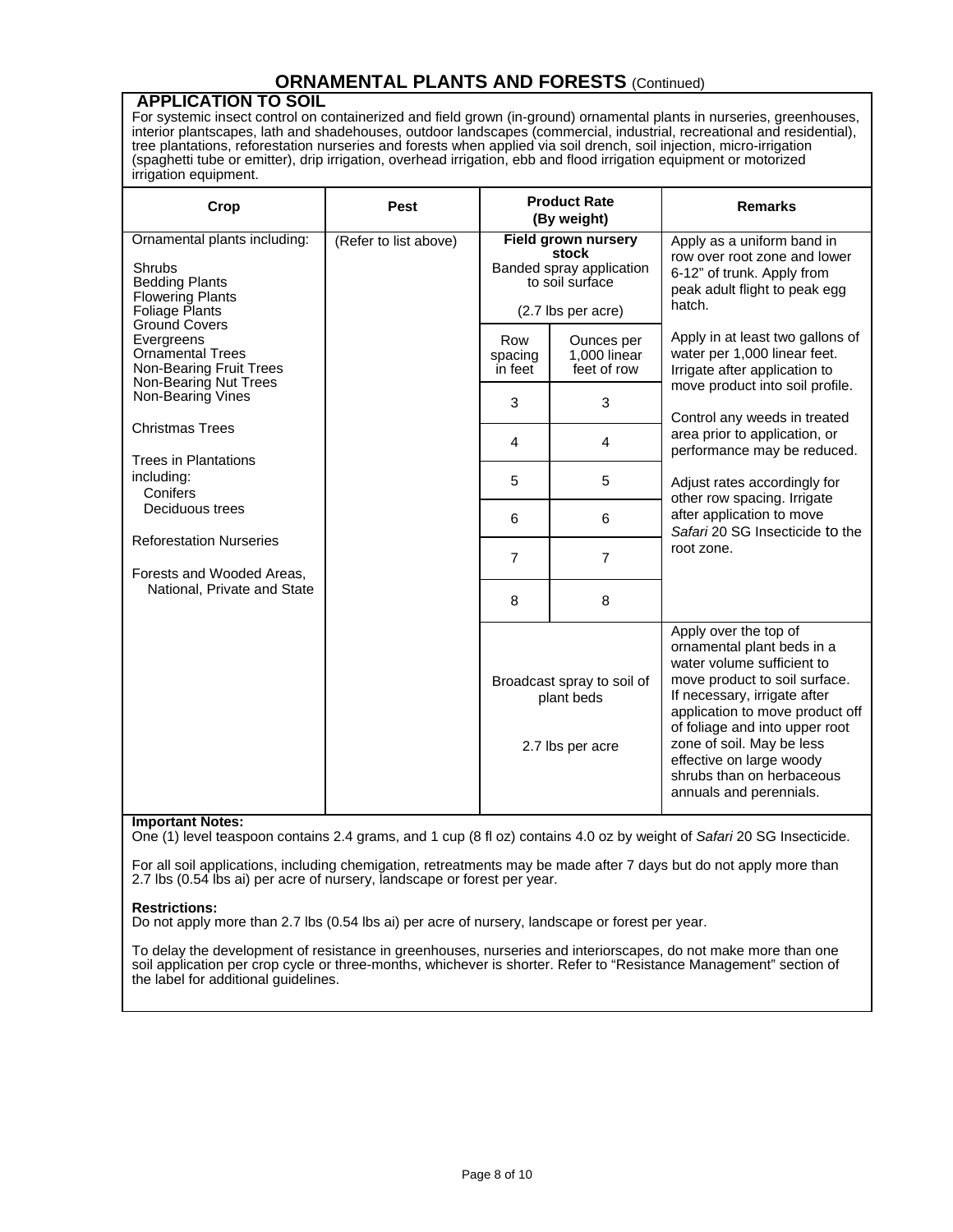# **ORNAMENTAL PLANTS AND FORESTS**

## **BASAL TRUNK SPRAYS IN TREES AND LARGE SHRUBS**

For systemic insect control in containerized and field grown (in-ground) ornamental trees and shrubs in nurseries, interior plantscapes, lath and shadehouses, outdoor landscapes (commercial, industrial, recreational and residential), tree plantations and forests when applied as a trunk spray.

| Crop                                                                                                                                                                                                                                             | <b>Pest</b>                                                                                                                                                                                                                                                                                                       | <b>Product Rate</b><br>(By weight)                                                                                                                                                                                                                                                                                 | <b>Remarks</b>                                                                                                                                                                                                                                                                                                                                                                                                                                                                                                                                                                                                                                                                                                                                                                                                                                                                                                                                                                                                                                                                                                                                                                                                                                                                                                                                           |  |
|--------------------------------------------------------------------------------------------------------------------------------------------------------------------------------------------------------------------------------------------------|-------------------------------------------------------------------------------------------------------------------------------------------------------------------------------------------------------------------------------------------------------------------------------------------------------------------|--------------------------------------------------------------------------------------------------------------------------------------------------------------------------------------------------------------------------------------------------------------------------------------------------------------------|----------------------------------------------------------------------------------------------------------------------------------------------------------------------------------------------------------------------------------------------------------------------------------------------------------------------------------------------------------------------------------------------------------------------------------------------------------------------------------------------------------------------------------------------------------------------------------------------------------------------------------------------------------------------------------------------------------------------------------------------------------------------------------------------------------------------------------------------------------------------------------------------------------------------------------------------------------------------------------------------------------------------------------------------------------------------------------------------------------------------------------------------------------------------------------------------------------------------------------------------------------------------------------------------------------------------------------------------------------|--|
| Shrubs<br>Ornamental trees<br>Non-Bearing Fruit Trees<br>Non-Bearing Nut Trees<br><b>Trees in Plantations</b><br>including:<br>Conifer<br>Deciduous<br><b>Reforestation Nurseries</b><br>Forests and Wooded Areas<br>National, Private and State | Adelgids including<br><b>Hemlock Woolly</b><br><b>Flatheaded Borers</b><br>including:<br>Emerald Ash<br>Flatheaded<br>Appletree<br><b>Mountain Pine Beetle</b><br>Scales including<br>Calico<br>Cryptomeria<br>Elongate Hemlock<br>Fig (Ficus) Wax<br>Thrips (Suppression)<br>Whiteflies including<br>Fig (Ficus) | $12 - 24$ oz per gallon<br>Depending on bark<br>type and thickness,<br>one gallon of spray<br>solution will typically<br>cover 65-85" of<br>cumulative trunk<br>diameter (1.5 -2.0 fl oz<br>per inch of trunk<br>diameter) when<br>applied to trunk<br>between soil surface<br>and 4.5 feet above soil<br>surface. | When sprayed on the trunk, Safari 20<br>SG Insecticide will be absorbed<br>through the bark and into the vascular<br>system, and then transported<br>throughout the tree. Speed of control<br>will be dependent on tree size, tree<br>health, environmental conditions and<br>how actively pests are feeding. In<br>actively transpiring trees, control may<br>be evident within 1-3 weeks after<br>application.<br>Spray bark on root flare (buttress<br>roots) and on trunk between soil<br>surface and 4-5 feet above the soil<br>surface.<br>Adjust nozzle to uniformly distribute<br>spray over the entire circumference of<br>the tree trunk and buttress roots. Wet<br>bark just to the point of saturation and<br>run off onto soil.<br>Apply ONLY with a low volume sprayer<br>operated at less than 20 PSI to<br>prevent tree damage, bounce back<br>and drift of spray droplets. Time<br>applications to coincide with when<br>most vulnerable pest life stage is<br>present on plants.<br>Do not apply to wet bark, during<br>rainfall or if rain is expected within<br>12 hours.<br>Control may be less effective in trees<br>with thick bark, and at times when<br>trees are not actively growing or<br>transpiring.<br>For Mountain Pine Beetle: apply from<br>2 weeks before to 2 weeks after<br>expected peak of adult flight activity. |  |
| <b>Christmas Trees</b><br>Ornamental trees with trunk<br>diameter less than 3" at soil<br>line                                                                                                                                                   | Elongate Hemlock<br>Scale<br>Cryptomeria Scale<br>Ficus (fig) whitefly                                                                                                                                                                                                                                            | $1.5 - 6.0$ oz/gallon<br>One gallon of spray<br>solution will typically<br>cover 325-425" of<br>cumulative trunk<br>diameter (0.3 -0.4 fl oz<br>per inch of trunk<br>diameter) when<br>applied to trunk<br>between soil surface<br>and 1 foot above soil<br>surface.                                               | For Christmas trees and ornamental<br>trees less than 3" in diameter at soil<br>line, spray trunk just to point of runoff<br>between soil surface and 12" above<br>soil surface.                                                                                                                                                                                                                                                                                                                                                                                                                                                                                                                                                                                                                                                                                                                                                                                                                                                                                                                                                                                                                                                                                                                                                                         |  |
| One (1) level teaspoon contains 2.4 grams, and 1 cup (8 fl oz) contains 4.0 oz by weight of Safari 20 SG Insecticide<br><b>Restrictions:</b>                                                                                                     |                                                                                                                                                                                                                                                                                                                   |                                                                                                                                                                                                                                                                                                                    |                                                                                                                                                                                                                                                                                                                                                                                                                                                                                                                                                                                                                                                                                                                                                                                                                                                                                                                                                                                                                                                                                                                                                                                                                                                                                                                                                          |  |

Do not apply more than 2.7 lbs (0.54 lbs ai) per acre of nursery, forest or landscape per year.